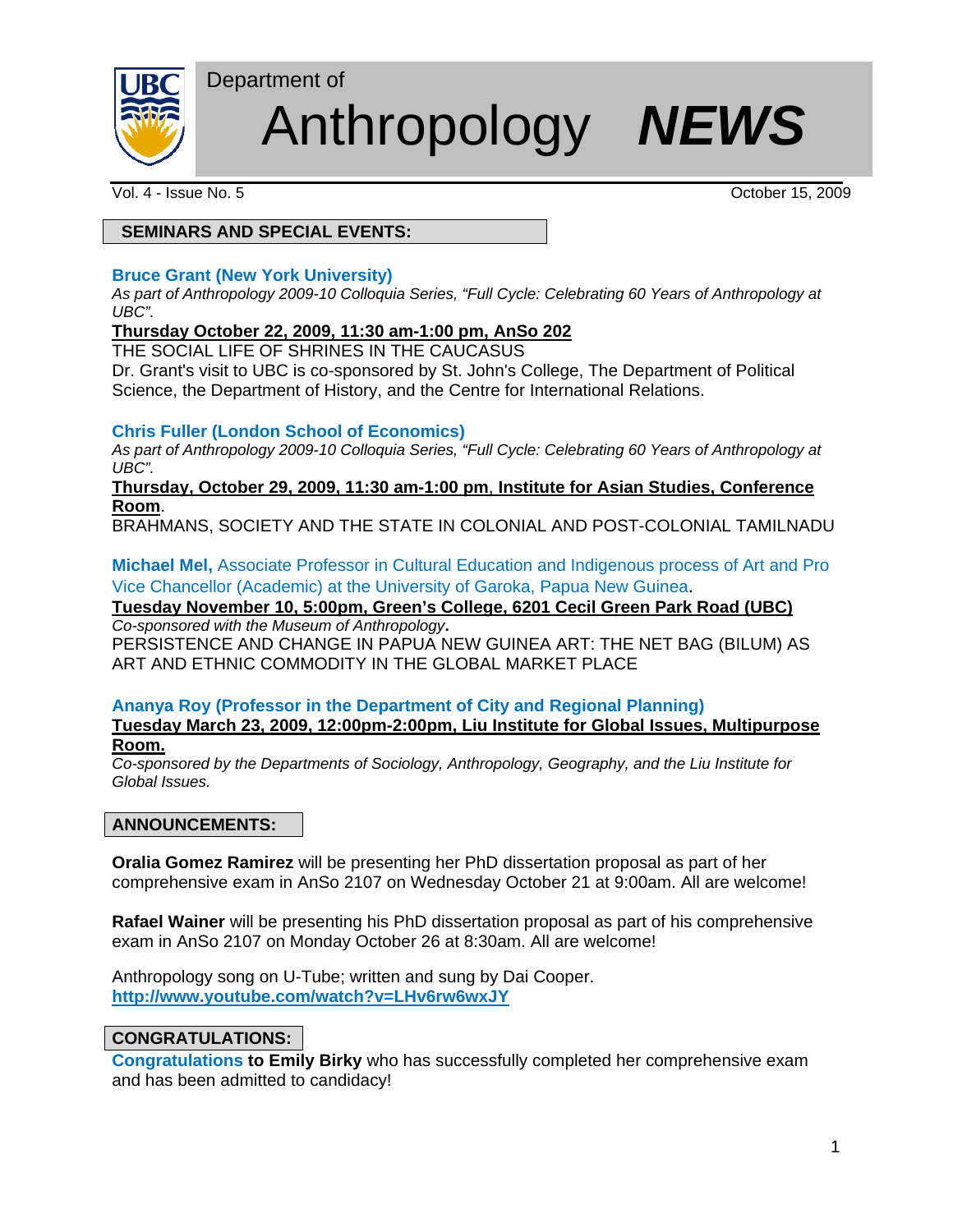Kamat, Vinay

2009 Cultural interpretations of the efficacy and side effects of antimalarials in Tanzania, Anthropology & Medicine, Vol. 16, No. 3, 293–305.

Whittaker, Elvi

2009 Photographing Race: The Discourse of Tourist Stereotypes. *In* The Framed World. Mike Robinson and David Picard ,eds. Pp. 117-137. Farnham, UK: Ashgate Publishing Ltd.

#### **PRESENTATIONS:**

Whittaker, Elvi

June 11, 2009 Keynote Address, "The Way You Were" 50th Anniversary of UBC School of Nursing Class of 1959, Parksville, B.C.

Whittaker, Elvi

July 5, 2009 Keynote Address, "Seeking the Existential Moment…" International Conference on the Emotions in Tourism," University of Leeds, UK.

Miller, Bruce Granville

September 13, 2009 Talk to Hozomeen Mountain Gathering, "Sharing What We Know," on Coast Salish social networks, Skagit Environmental Endowment Commission.

Whittaker, Elvi September 17,2009 Invited Lecture, " Knowledge gained from Fieldwork: the case of Broome," Faculty of Law and Management, La Trobe University, Melbourne, Australia.

#### **REMINDERS:**

**Learning Community Seminars, 2009-10** 

October 30 - **Charles Menzies & Iain McKechnie** 3:30-4:30pm, Anso 205

#### **Charles Menzies**

**Wednesday November 4, 2009, 12:00pm - 1.30 pm, 310 – 2125 Main Mall, Scarfe Building** OUR GRANDMOTHERS' GARDEN: PARTICIPATORY FILM IN GITXAALA NATION *Dr. Menzies talk is part of UBC's Centre for Cross-Faculty Inquiry in Education speakers series.* 

#### **MUSEUM OF ANTHROPOLOGY NEWS:**

#### **Winter Hours in effect from Tuesday, October 13, 2009**

**From Oct 13 through May 21, MOA will be CLOSED MONDAYS.**

The galleries, Shop, and Café MOA will be open as usual on Tues from 10 am to 9 pm, and from Wed through Sun from 10 am to 5 pm.

#### **Windows on the World Art Bazaar**

Mark your calendars! **From November 24 to December 24, you can shop the world at MOA's annual global art bazaar.** For details, email shop@moa.ubc.ca .